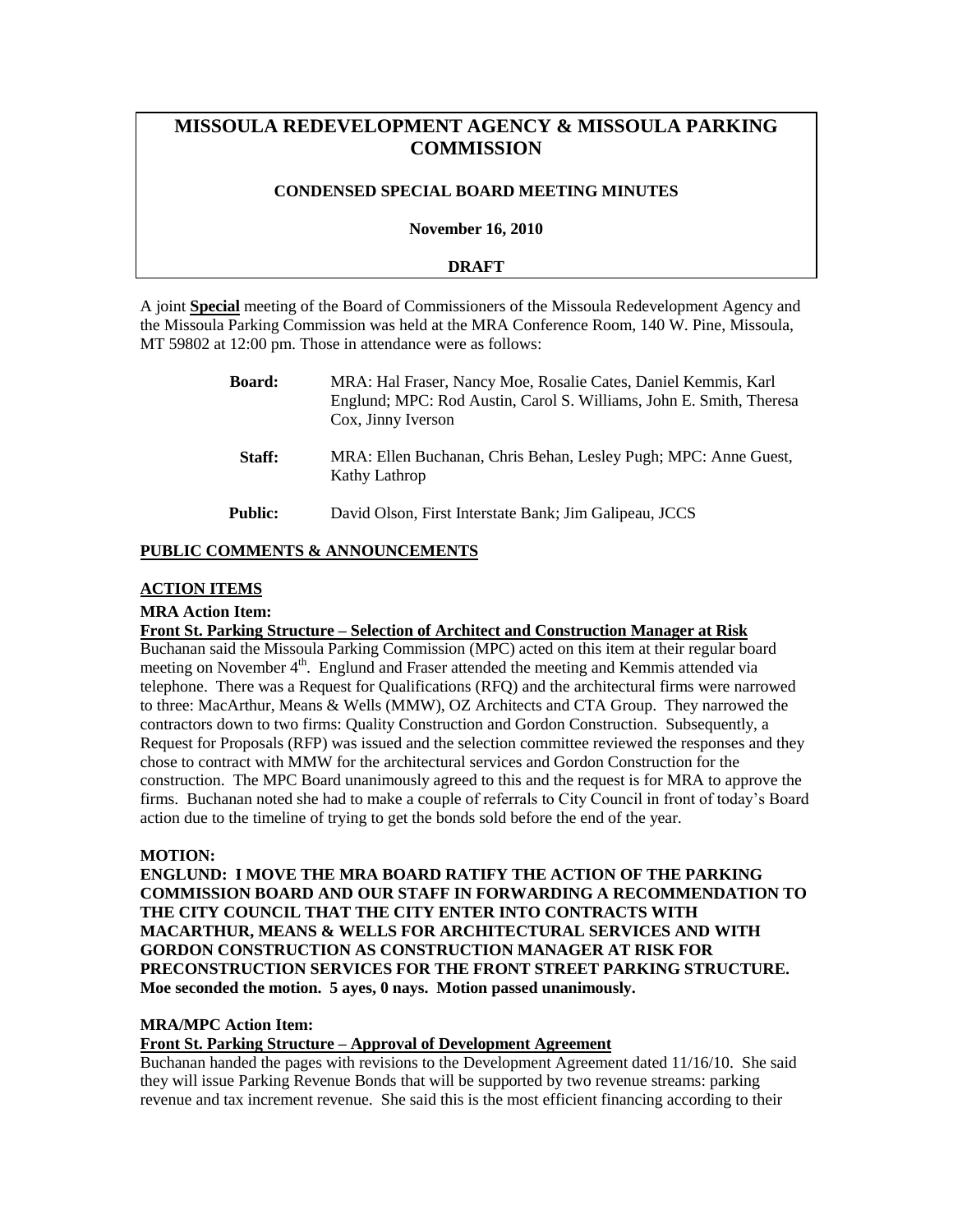bond counsel, financial advisors, bond underwriters, and D.A. Davidson. They are currently working with Standard & Poors to try and get the bond issue rated. Buchanan said there's a significant interest rate difference in rated versus unrated bond issues.

Another issue is the reimbursement of First Interstate Bank (FIB). At the October meeting, the Board approved reimbursement up to \$1.77 million pending Staff review for appropriateness of all the costs. She said Staff and FIB reviewed all the reimbursable costs and that number is now \$1,623,080. FIB and MRA both agree with that number.

Buchanan said one of the issues out there at the October Board meeting was what interest rate the note would be because it will be a subordinated lien note that's financed by the Bank's guaranteed minimum tax payment over 25 years. She said FIB suggested looking at 6.55% and Buchanan said Staff feels that's reasonable. Discussion ensued regarding interest rates.

Buchanan said the other piece is that FIB has increased what they're willing to guarantee as a minimum tax from \$243,000 to \$259,000. She said one of the decisions the Board made in October was that the reimbursement would come from the minimum tax guarantee by the Bank, regardless of what the Department of Revenue (DOR) decides.

Buchanan said a couple of points on the subordinated lien note which she noted in the Agreement is that it is subordinate to the obligation on the bond, the obligation to the Wilma and the obligation to Caras Park. She said the Wilma and Caras Park are short-term obligations. There is a provision in the Agreement that says the City agrees to use its best efforts to issue additional bonds in an amount to redeem the note if the market conditions would reasonably allow. She said this is limited to the pledged increment (guaranteed minimum of \$259,000). Moe asked what the assurance is that all that money will come into the District. Buchanan said that full amount doesn't come into the District - it results in an increment of \$134,806. She said this will service the 6.55% interest over 25 years.

Buchanan mentioned another change to the Agreement in Section 5.02 which talks about the proceeds. She said the tax increment bond has always been \$2.512 million and somehow it got bumped up to \$2.9 million. The corrected version is \$2.512 million. The parking revenue bonds would be \$6.748 million.

Cates asked if the numbers work whether the bond is rated or not. Buchanan replied if it's not rated, the amount of capital they have to put into the project will diminish and the MPC will have to make some decisions about the number of parking spaces/how much cash they put into it.

Englund asked where the \$7.2 million for construction comes from. Buchanan said that's how much MRA can afford to bond and how much the MPC has agreed to bond. She said they will have numbers by the first part of December.

Fraser turned the meeting over to Rod Austin, Co-Chair of the meeting, for MPC questions. Smith asked about the total market value of the District change on page seven. Buchanan said it backs out the market value that the Bank brings to the District as a result of their tax appeal and guaranteeing a minimum tax payment.

#### *Change tape 1 s1/s2*

Cates asked what the decision making process is so they can continue to move if the numbers change. Austin said they've had preliminary discussions with the architect and talked about a number below 400 parking spaces. He said there may have to be another discussion about the commercial space projected and how critical it really is if that number drops too low. He said the MPC could decide to put more cash into the project and get the spaces to a certain number. Cates asked if there would need